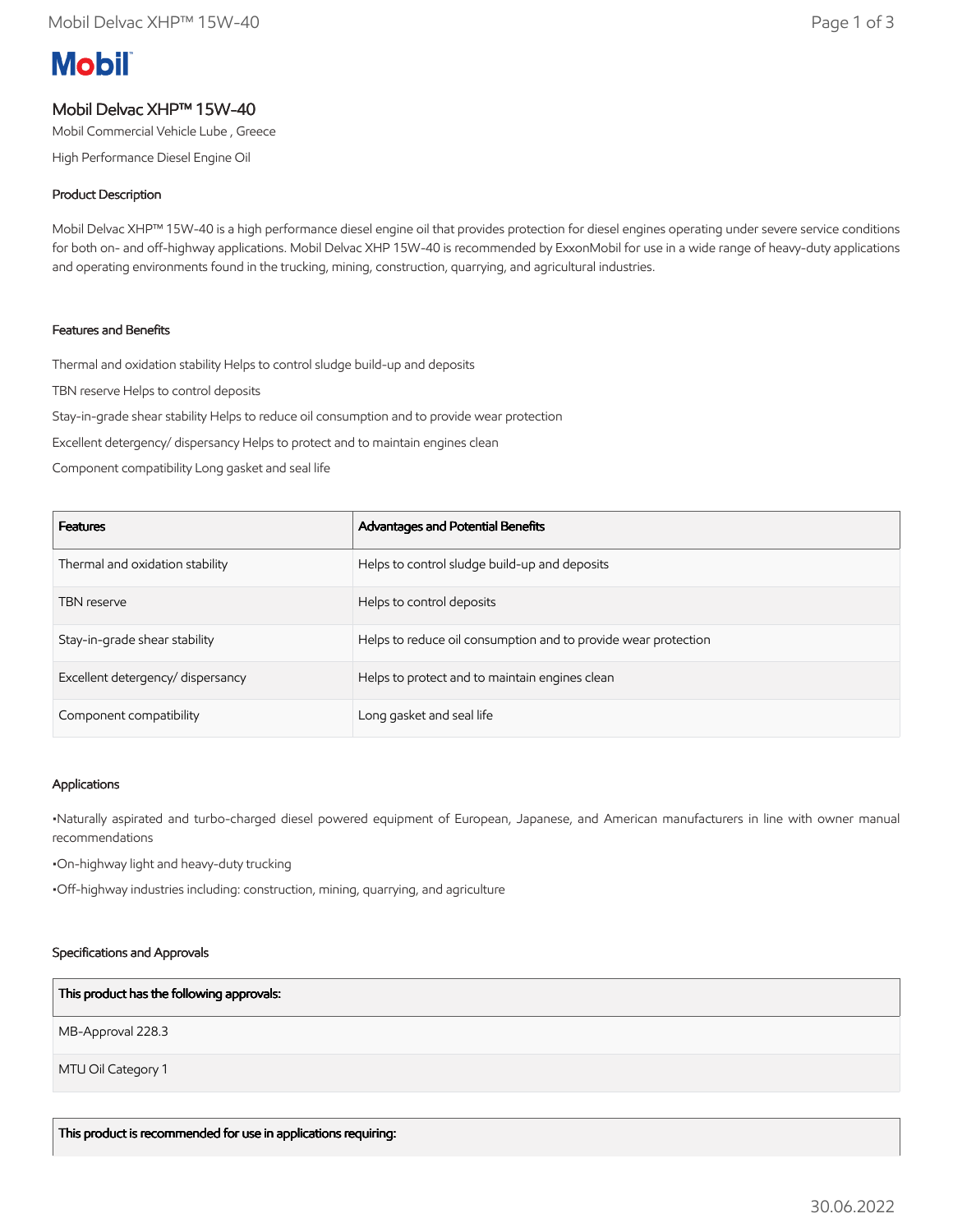ACEA A2

ACEA B2

ACEA E3 API CF API CF-4 API CG-4 RENAULT TRUCKS RLD RENAULT TRUCKS RLD-2 VOLVO VDS-2

This product meets or exceeds the requirements of the following industry specification:

API SJ

#### Properties and Specifications

| Property                                                               |            |
|------------------------------------------------------------------------|------------|
| Grade                                                                  | SAE 15W-40 |
| Specific Gravity, 15 C/15 C, ASTM D4052                                | 0.88       |
| Kinematic Viscosity @ 40 C, mm2/s, ASTM D445                           | 106        |
| Kinematic Viscosity @ 100 C, mm2/s, ASTM D445                          | 14.5       |
| Ash, Sulfated, mass%, ASTM D874                                        | 1.1        |
| Pour Point, °C, ASTM D97                                               | $-27$      |
| Viscosity Index, ASTM D2270                                            | 140        |
| Cold-Cranking Simulator, Apparent Viscosity @ -20 C, mPa.s, ASTM D5293 | 6150       |
| Total Base Number, mgKOH/g, ASTM D2896                                 | 10         |

#### Health and safety

Health and Safety recommendations for this product can be found on the Material Safety Data Sheet (MSDS) @ [http://www.msds.exxonmobil.com/psims](http://www.msds.exxonmobil.com/psims/psims.aspx) /psims.aspx

All trademarks used herein are trademarks or registered trademarks of Exxon Mobil Corporation or one of its subsidiaries unless indicated otherwise.

08-2020

ExxonMobil Lubricants & Specialties